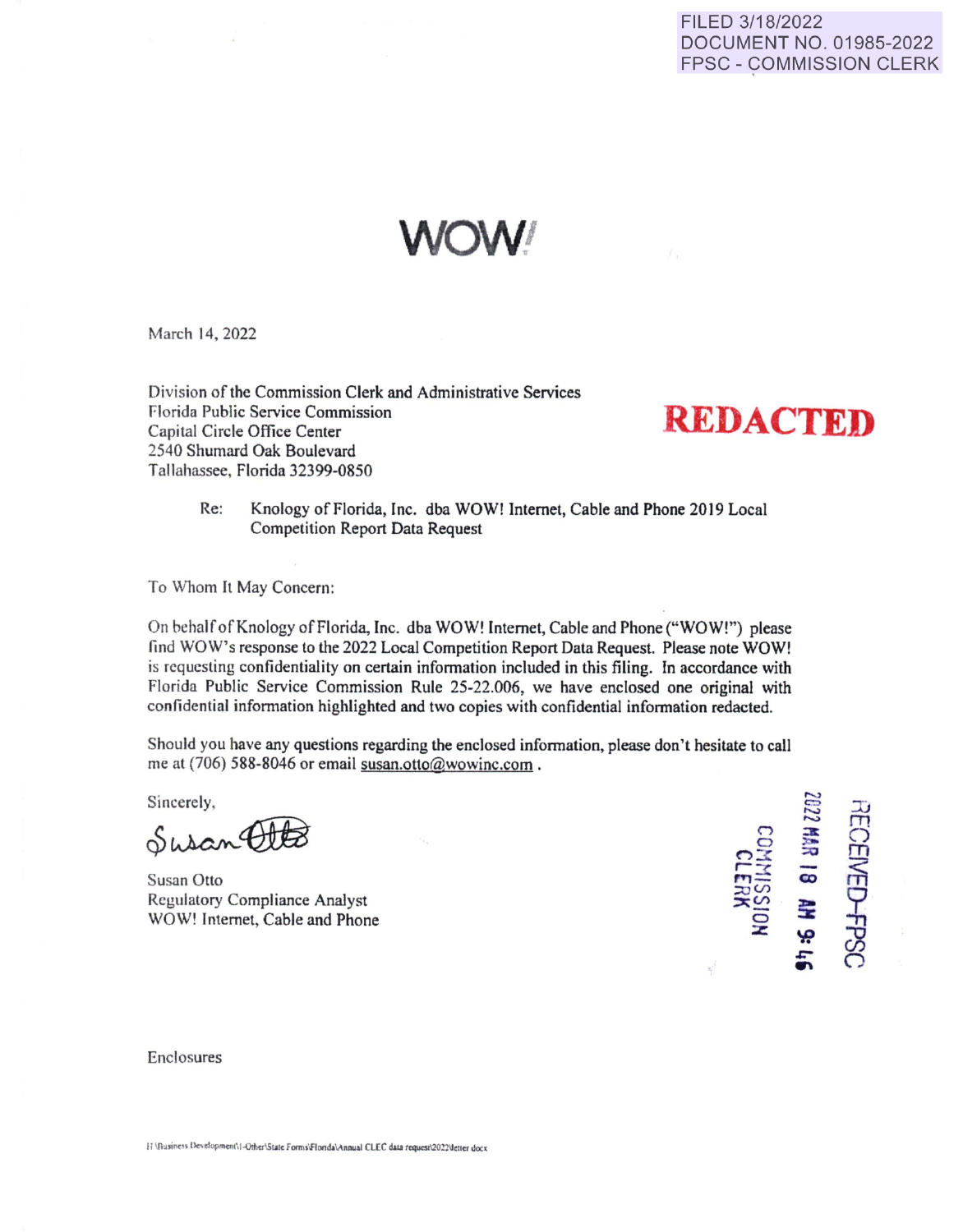WOW! Internet, Cable and Phone Interconnected VoIP Subscription Data As of 12/31/21 REDACTED COPY